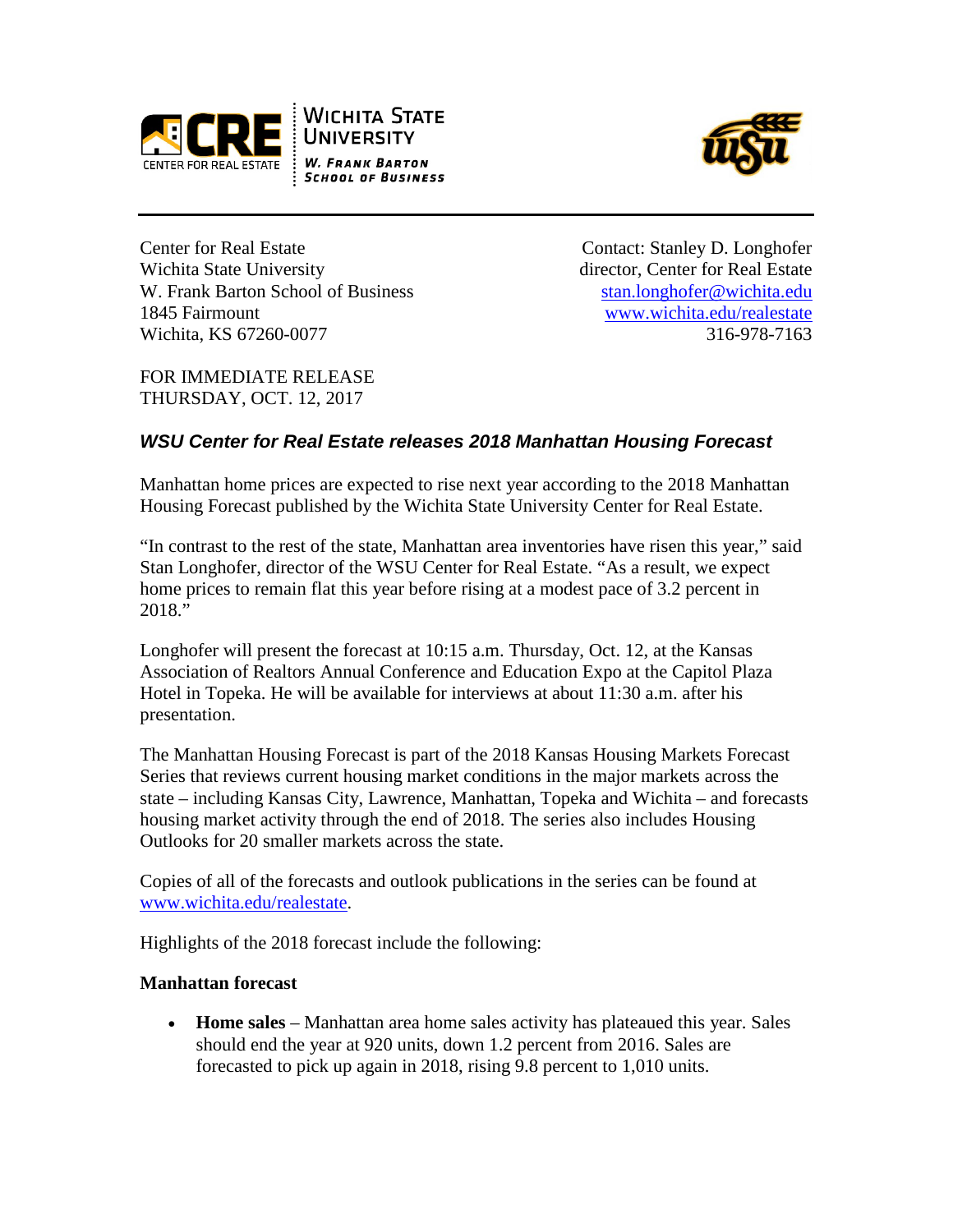- **Construction** Single-family permitting activity in the Manhattan metropolitan area dropped off considerably last year due to a shortage of buildable lots. This should change in the coming year, however, as new developments in Pottawatomie County become available. New home construction is forecasted to rise in 2018 by 5.8 percent to 275 units.
- **Home prices** Home price appreciation in the Manhattan area has moderated this year. After rising by 7 percent in 2016, home prices should remain flat this year before rising at a more modest pace of 3.2 percent in 2018.

#### **Statewide forecast**

- **Home sales** Home sales across Kansas have plateaued this year, largely due to a lack of inventory among the most popular, mid-priced homes. Sales across Kansas should end the year down 0.4 percent at 40,040 units, and then rebound in 2018, rising 3.3 percent to 41,380 units.
- **Construction** Strong permitting growth in the Kansas City area has more than offset sluggish activity in other areas of the state. New single family permits should rise by 17.2 percent this year before falling slightly to 5,850 units in 2018.
- **Home prices** Tight inventories, especially of homes priced between \$100,000 and \$250,000, are leading to healthy home price appreciation in major markets across the state. We forecast that Kansas home prices will rise by 5.1 percent this year, followed by another 5.2 percent gain in 2018.

## **Kansas City forecast**

- **Home sales** Kansas City area home sales growth has slowed this year in the face of tight inventories. Sales should end the year at 37,170 units, 2.9 percent below 2016. Demand remains strong, however, and sales are forecasted to rise by 3.6 percent in 2018 to 38,520 units.
- **Construction** Strong housing demand continues to encourage new home construction. Single-family permitting activity is on pace to rise by 12 percent this year. Construction activity should increase again in 2018, up 2 percent to 6,005 units.
- **Home prices** Kansas City area home prices are rising at their fastest pace since 2001. Appreciation should continue to be strong for the foreseeable future. Home prices are forecasted to rise 7.2 percent this year and another 6.6 percent in 2018.

## **Lawrence forecast**

• **Home sales** – Home sales in the Lawrence metropolitan area are on pace to rise by 3.9 percent this year, in spite of tight inventories. This trend will continue in 2018, with sales rising another 4 percent to 1,560 units.